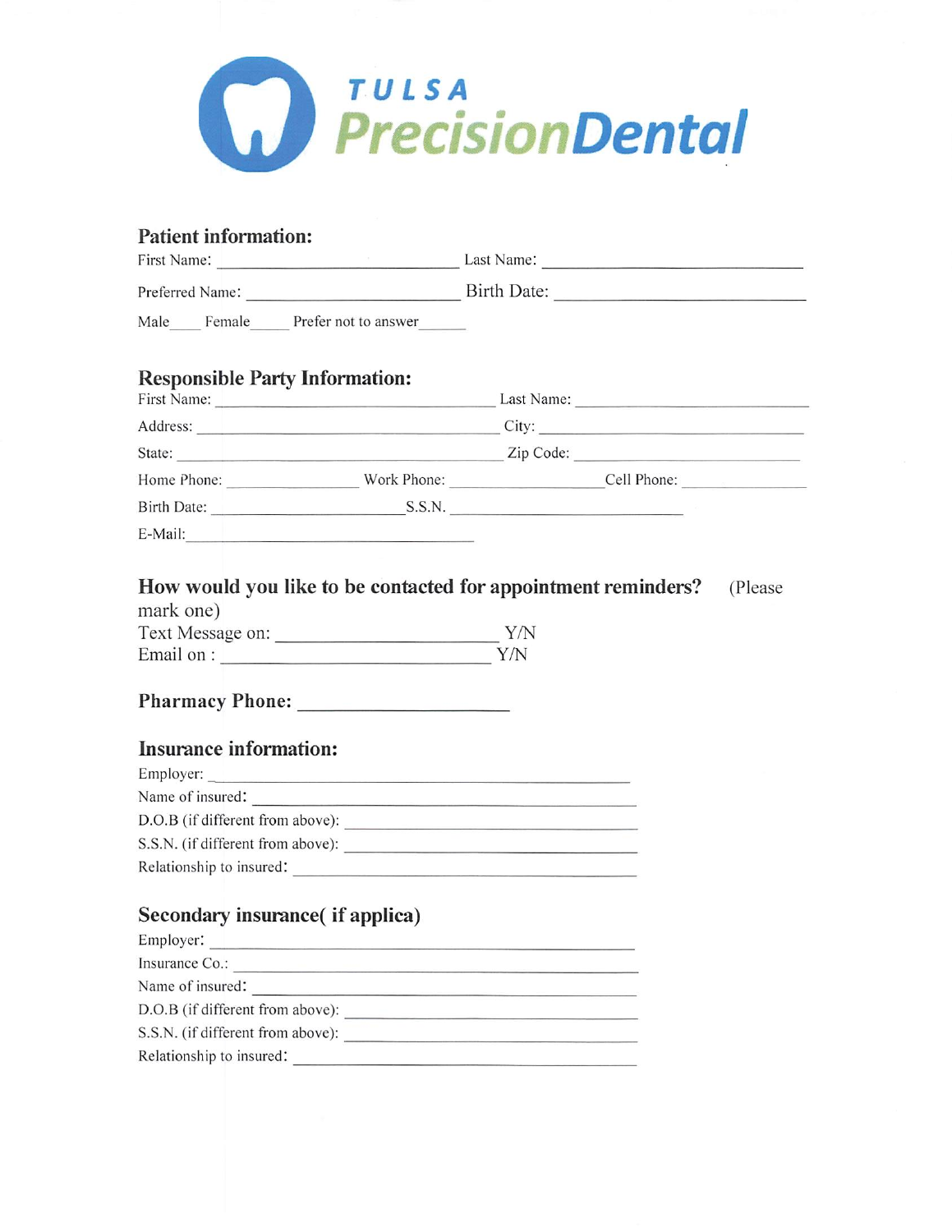| Time 11:29 AM |  |
|---------------|--|
|               |  |

Patient Name:

#### **Tulsa Precision Dental Eaglesoft Medical History Birth Date:**

Date Created:

Date 4/22/2021

| Although dental personnel primarily treat the area in and around your mouth, your mouth is a part of your entire body. Health problems that you may have, or medication that you may be taking, c |  |
|---------------------------------------------------------------------------------------------------------------------------------------------------------------------------------------------------|--|
|---------------------------------------------------------------------------------------------------------------------------------------------------------------------------------------------------|--|

| Are you under a physician's care now?                                                                |                       |                |                                  | OYes ONo                     |                | If yes |                            |                |                             |                |
|------------------------------------------------------------------------------------------------------|-----------------------|----------------|----------------------------------|------------------------------|----------------|--------|----------------------------|----------------|-----------------------------|----------------|
| Have you ever been hospitalized or had a major operation?                                            |                       |                | O'Yes ONo                        |                              | If yes         |        |                            |                |                             |                |
|                                                                                                      |                       |                |                                  |                              |                |        |                            |                |                             |                |
| Have you ever had a serious head or neck injury?                                                     |                       |                |                                  | O'Yes ONo                    |                | If yes |                            |                |                             |                |
| Are you taking any medications, pills, or drugs?                                                     |                       |                |                                  | O'Yes ONo                    |                | If yes |                            |                |                             |                |
| Do you take, or have you taken, Phen-Fen or Redux?                                                   |                       |                |                                  | O'es ONo                     |                | If yes |                            |                |                             |                |
| Have you ever taken Fosamax, Boniva, Actonel or any other<br>medications containing bisphosphonates? |                       |                |                                  | $O$ Yes $O$ No               |                | If yes |                            |                |                             |                |
| Are you on a special diet?                                                                           |                       |                |                                  | $\bigcirc$ Yes $\bigcirc$ No |                |        |                            |                |                             |                |
| Do you use tobacco?                                                                                  |                       |                |                                  | $O$ Yes $O$ No               |                |        |                            |                |                             |                |
| Do you use controlled substances?                                                                    |                       |                |                                  | $O$ Yes $O$ No               |                | If yes |                            |                |                             |                |
| Women: Are you                                                                                       |                       |                |                                  |                              |                |        |                            |                |                             |                |
| Pregnant/Trying to get pregnant?                                                                     |                       |                |                                  | $\Box$ Nursing?              |                |        |                            |                | Taking oral contraceptives? |                |
|                                                                                                      |                       |                |                                  |                              |                |        |                            |                |                             |                |
| Are you allergic to any of the following?                                                            |                       |                |                                  |                              |                |        |                            |                |                             |                |
| $\Box$ Aspirin                                                                                       |                       |                | $\Box$ Penicillin                |                              |                |        | $\Box$ Codeine             |                | $\Box$ Acrylic              |                |
| $\Box$ Metal                                                                                         |                       |                | ∏Latex                           |                              |                |        | $\Box$ Sulfa Drugs         |                | <b>□Local Anesthetics</b>   |                |
| Other?                                                                                               |                       |                |                                  | □                            |                | If yes |                            |                |                             |                |
| Do you have, or have you had, any of the following?                                                  |                       |                |                                  |                              |                |        |                            |                |                             |                |
| <b>AIDS/HIV Positive</b>                                                                             |                       | O'Yes ONo      | Cortisone Medicine               |                              | OYes ONo       |        | Hemophilia                 | $O$ Yes $O$ No | <b>Radiation Treatments</b> | $O$ Yes $O$ No |
| Alzheimer's Disease                                                                                  |                       | $O$ Yes $O$ No | Diabetes                         |                              | OYes ONo       |        | <b>Hepatitis A</b>         | O'Yes ONo      | <b>Recent Weight Loss</b>   | $O$ Yes $O$ No |
| Anaphylaxis                                                                                          |                       | $O$ Yes $O$ No | Drug Addiction                   |                              | $O$ Yes $O$ No |        | Hepatitis B or C           | $O$ Yes $O$ No | Renal Dialysis              | $O$ Yes $O$ No |
| Anemia                                                                                               |                       | $O$ Yes $O$ No | <b>Easily Winded</b>             |                              | $O$ Yes $O$ No |        | Herpes                     | $O$ Yes $O$ No | <b>Rheumatic Fever</b>      | O'res ONo      |
| Angina                                                                                               |                       | $O$ Yes $O$ No | Emphysema                        |                              | Oves Ono       |        | <b>High Blood Pressure</b> | O'Yes ONo      | Rheumatism                  | $O$ Yes $O$ No |
| <b>Arthritis/Gout</b>                                                                                | $O$ Yes $O$ No        |                | <b>Epilepsy or Seizures</b>      |                              | Oves ONo       |        | <b>High Cholesterol</b>    | O'Yes ONo      | Scarlet Fever               | $O$ Yes $O$ No |
| Artificial Heart Valve                                                                               |                       | $O$ Yes $O$ No | <b>Excessive Bleeding</b>        |                              | OYes ONo       |        | <b>Hives or Rash</b>       | $O$ Yes $O$ No | Shingles                    | $O$ Yes $O$ No |
| Artificial Joint                                                                                     |                       | $O$ Yes $O$ No | Excessive Thirst                 |                              | $O$ Yes $O$ No |        | Hypoglycenia               | $O$ Yes $O$ No | Sickle Cell Disease         | $O$ Yes $O$ No |
| Asthma                                                                                               |                       | $O$ Yes $O$ No | <b>Fainting Spells/Dizziness</b> |                              | ○Yes ○No       |        | Irregular Heartbeat        | $O$ Yes $O$ No | Sinus Trouble               | $O$ Yes $O$ No |
| <b>Blood Disease</b>                                                                                 |                       | OYes ONo       | <b>Frequent Cough</b>            |                              | ○Yes ○No       |        | Kidney Problems            | $O$ Yes $O$ No | Spina Bifida                | $O$ Yes $O$ No |
| <b>Blood Transfusion</b>                                                                             |                       | $O$ Yes $O$ No | <b>Frequent Diarrhea</b>         |                              | $O$ Yes $O$ No |        | Leukemia                   | $O$ Yes $O$ No | Stomach/Intestinal Disease  | $O$ Yes $O$ No |
| <b>Breathing Problems</b>                                                                            | $O$ Yes $O$ No        |                | <b>Frequent Headaches</b>        |                              | OYes ONo       |        | Liver Disease              | $O$ Yes $O$ No | Stroke                      | $O$ Yes $O$ No |
| <b>Bruise Easily</b>                                                                                 |                       | O'Yes ONo      | Genital Herpes                   |                              | OYes ONo       |        | Low Blood Pressure         | $O$ Yes $O$ No | Swelling of Limbs           | $O$ Yes $O$ No |
| Cancer                                                                                               | O'res O <sub>No</sub> |                | Giaucoma                         |                              | OYes ONo       |        | Lung Disease               | $O$ Yes $O$ No | <b>Thyroid Disease</b>      | $O$ Yes $O$ No |
| Chemotherapy                                                                                         | Oves ONo              |                | Hay Fever                        |                              | Ores ONo       |        | Mitral Valve Prolapse      | $O$ Yes $O$ No | Tonsiliitis                 | $O$ Yes $O$ No |
| <b>Chest Pains</b>                                                                                   | Oves Ono              |                | Heart Attack/Failure             |                              | O'res ONo      |        | Osteoporosis               | $O$ Yes $O$ No | Tuberculosis                | $O$ Yes $O$ No |
| <b>Cold Sores/Fever Blisters</b>                                                                     | $O$ Yes $O$ No        |                | Heart Murmur                     |                              | $O$ Yes $O$ No |        | Pain in Jaw Joints         | $O$ Yes $O$ No | <b>Tumors or Growths</b>    | $O$ Yes $O$ No |
| Congenital Heart Disorder                                                                            | $O$ Yes $O$ No        |                | Heart Pacemaker                  |                              | $O$ Yes $O$ No |        | <b>Parathyroid Disease</b> | $O$ Yes $O$ No | Ulcers                      | $O$ Yes $O$ No |
| Convulsions                                                                                          | $O$ Yes $O$ No        |                | <b>Heart Trouble/Disease</b>     |                              | $O$ Yes $O$ No |        | <b>Psychiatric Care</b>    | $O$ Yes $O$ No | Venereal Disease            | $O$ Yes $O$ No |
| Yellow Jaundice                                                                                      |                       | O'Yes ONo      |                                  |                              |                |        |                            |                |                             |                |
| Have you ever had any serious illness not listed above?                                              |                       |                |                                  | O'Yes ONo                    |                | If yes |                            |                |                             |                |

Comments:

To the best of my knowledge, the questions on this form have been accurately answered. I understand that providing incorrect information can be dangerous to my (or patient's) health. It is my<br>responsibility to inform the d

Signature of Patient, Parent or Guardian: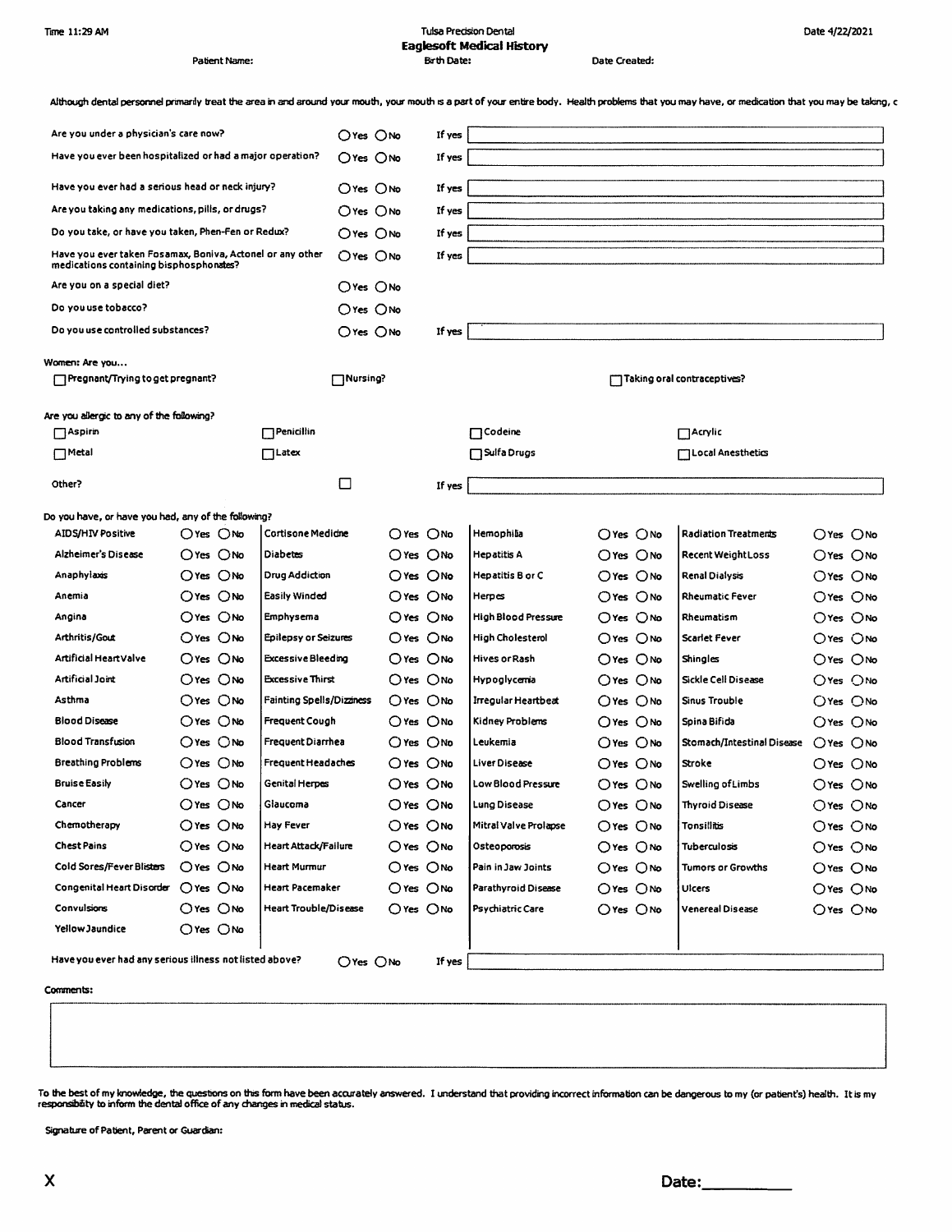

#### INFORMED CONSENT GENERAL CONSENT FOR TREATMENT

I understand that I may have the following conditions requiring dental treatment in the opinion of my dentist:

All dental and anesthetic procedures have associated risks. These may be, but are not limited to:

- Drug reactions, side effects to reactions to anesthetic that are possibly life threatening and necessitate emergency care
- A blood filled swelling called a hematoma, that can form when a needle, used during an injection, hits a blood vessel
- During a "filling" preparation, the effects of decay and the removal of the decay may cause a nerve in the middle of the tooth to be exposed or damaged. This may require the tooth to have root canal therapy and a subsequent crown or full coverage restoration. In severe cases, tooth extraction may be required
- Fractures of restorations or recurrent decay may occur after placement. This may be corrected with a new filling or require a crown
- Damage to adjacent teeth or fillings
- Post-operative infection
- Post-operative bleeding that may require additional treatment
- Delayed healing of an extraction site (dry socket) necessitating additional care
- Sinus involvement during removal upper molars which may require additional treatment or surgical repair at a later date
- Remainder of a root tip that may necessitate additional care or referral to a specialist
- Involvement of the nerves during the removal of teeth, anesthetic administration, tooth preparation resulting in the temporary or possibly permanent numbness or tingling of the lip, chin, tongue, or other areas
- Bruising, swelling, sensitivity, pain and/or restricted jaw opening that may persist for several days or longer
- Failure of the dental procedure necessitating additional treatment, retreatment or extraction
- Breakage of dental instruments or perforation inside the dental canal making additional treatment necessary, referral to a specialist, or loss of tooth
- Complications during treatment including fracture or dislocation of jaw necessitating referral to a specialist

I understand the recommended treatment for my conditions, the risks of such treatment, any alternatives and risks, as well as the consequences of doing nothing. Any fee(s) involved have also been explained. All of my questions have been answered, and I have not been offered guarantees.

| Patient Name     | Date |
|------------------|------|
| Patient/Guardian |      |
| Signature        | Date |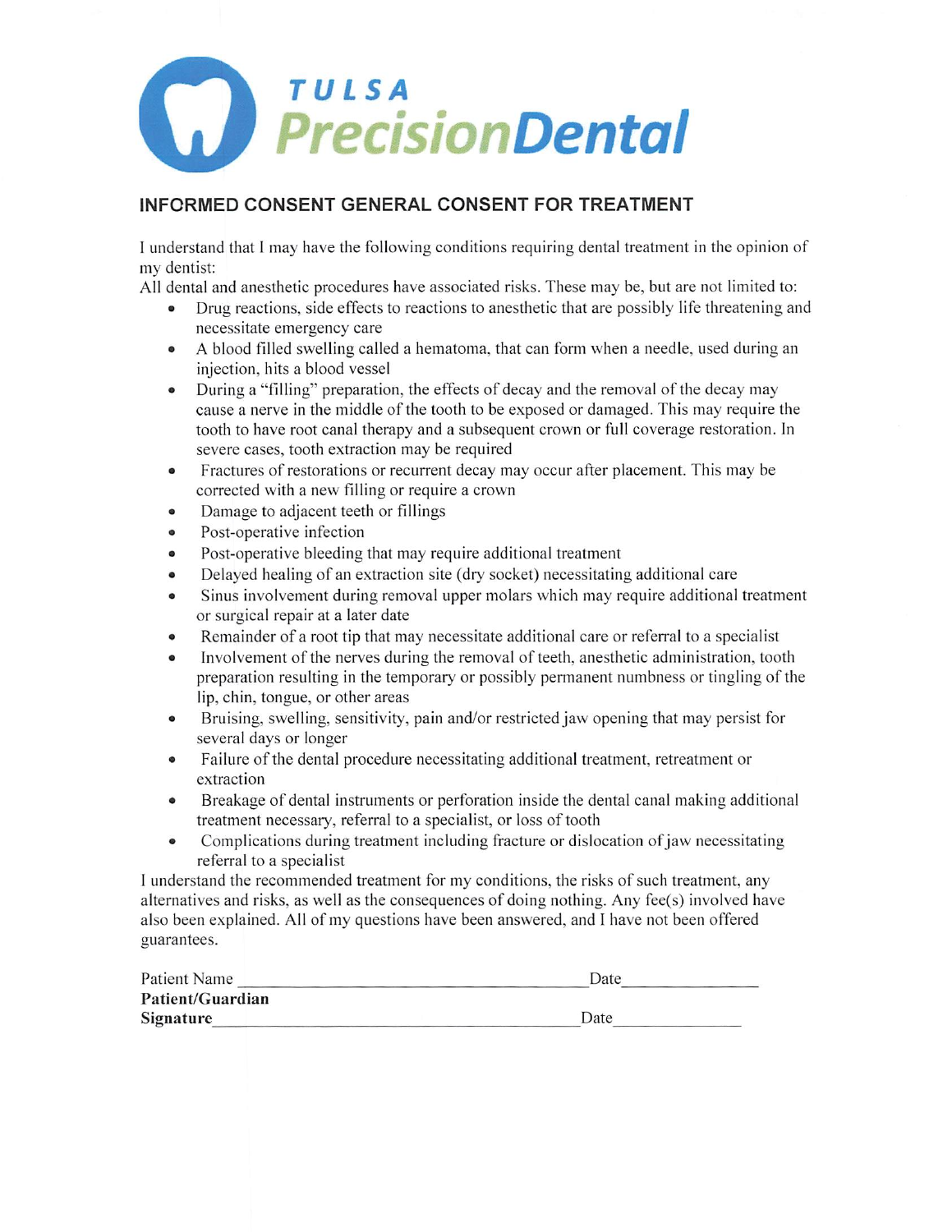

## Financial Guidelines

We are committed to providing you with the best possible dental care. It is our goal that you understand your treatment needs, as well as your financial responsibility before treatment begins. We strive to accurately predict the cost of your dental care and work with your budget. If you have insurance, we want to help you receive your maximum allowance benefit. To provide you the best possible experience, we ask for your assistance.

- We will file the necessary paperwork to bill your insurance company for your ❖ dental treatment. We ask that you please provide us with accurate information at the time of your appointment.
- We request payment in full at the time of service, if you do not have insurance ❖ coverage unless other financial arrangements have been made in advance.
- We ask that the parent bringing a child to the practice be prepared with co ❖ payment or full payment at the time of treatment regardless of custody agreements.
- ❖ We ask that you pay by **cash, credit card or debit card** for all estimated co payments at the time of treatment. We are happy to help you secure financing from our available options.
- In cases where payments have been approved, we will use a Debit/Credit Card ❖ authorization form to gather information and get signed permission.

#### Agreement of Financial Guidelines

I request and authorize Drs Chris and Kristie Vinson to provide me with dental care. I understand that I am personally responsible for the charges for services I receive.

I agree to make full payment for services I receive. I understand that regardless of dental insurance benefits, any treatment I receive is my financial responsibility.

I hereby authorize Drs Chris and Kristie Vinson at their discretion, to bill my insurance carrier and any other persons or parties who may be liable for payment of these services.

I also authorize my insurance carrier to make payment directly to Drs Chris and Kristie Vinson.

Your signature below will acknowledge that you have read and agree to our financial guidelines.

Signature Date